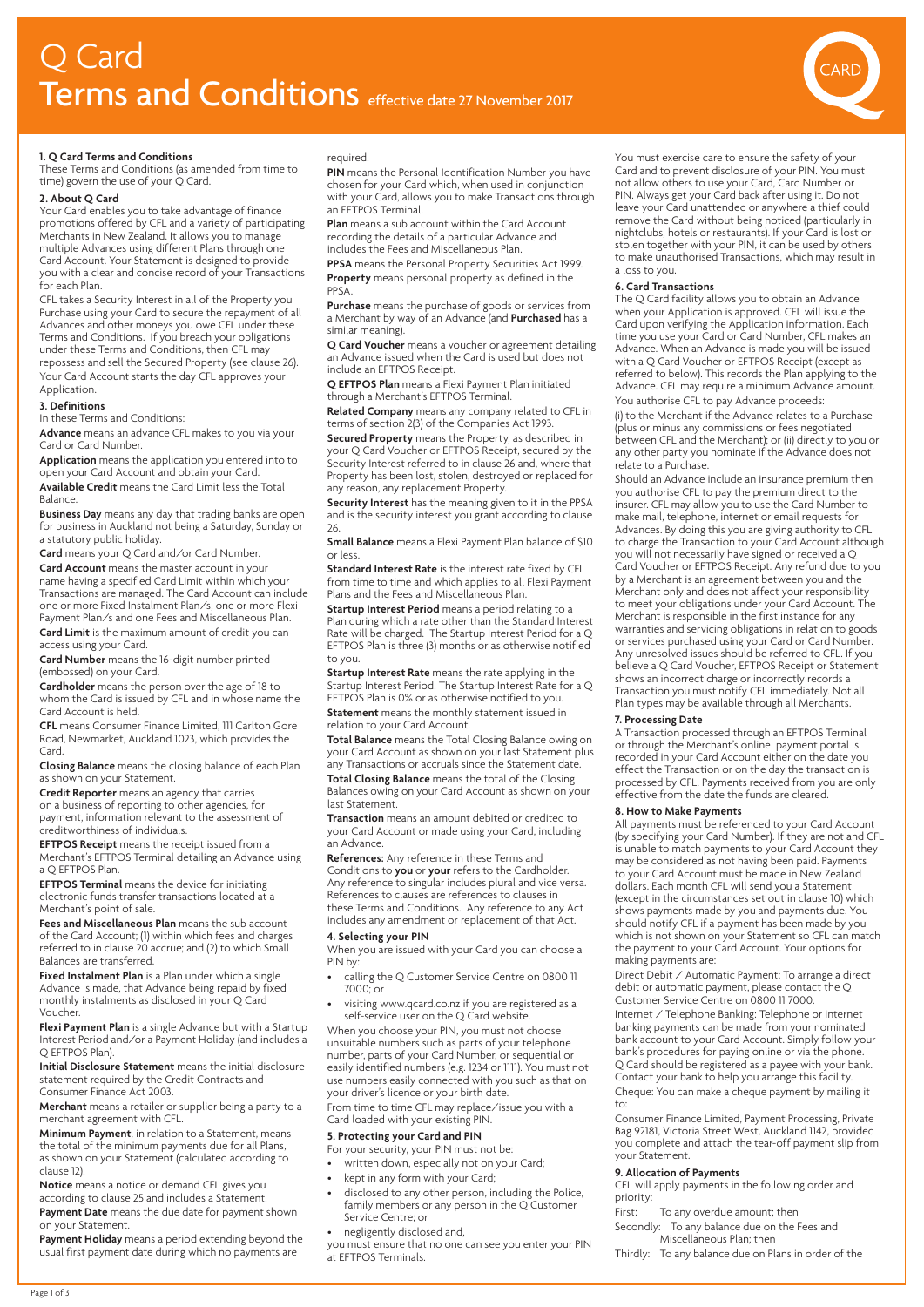highest interest bearing first (where two or more Plans have the same interest rate, payment is applied to the Plan which is scheduled to attract the highest interest rate first). Then any amount received in excess of the Minimum Payment will then be applied in the following order:

- Fourthly: To any balance on the Fees and Miscellaneous Plan; then
- Fifthly: To the Flexi Payment Plan with the highest interest rate until the balance has been paid (where two or more Flexi Payment Plans currently have the same interest rate, payment is applied to the Flexi Payment Plan which is scheduled to attract the highest interest rate first); then
- Sixthly: In sequential order to the Flexi Payment Plan with the next highest interest rate until all Flexi Payment Plan balances have been paid; then
- Seventhly: To the next monthly instalment due under the highest interest bearing Fixed Instalment Plan (where two or more Plans have the same interest rate, payment is applied in order of age of Plan, oldest first); then
- Eighthly: To the next monthly instalment due under the second highest interest bearing Fixed Instalment Plan and so on until all Fixed Instalment Plan instalments have been paid; then
- Finally: To the succeeding instalments due under Fixed Instalment Plans in the same order.

If all Plans are satisfied then any remaining surplus will be left as a credit balance in your Fees and Miscellaneous Plan.

If a Cardholder requests an electronic payment to be made to any individual Plan the payment will firstly be applied across all Plans in the order and priority outlined in the first three steps above and then any surplus remaining will be applied to the requested Plan.

## **10. Statements**

CFL will issue Statements unless:

- CFL cannot reasonably locate you; or
- CFL provides you with access to your statements online on the Q Card website and you agree to that disclosure; or
- there have been no Transactions during the Statement period and the Total Closing Balance is nil; or
- you have breached these Terms and Conditions and CFL has commenced enforcement proceedings.

Your Statement will summarise all current Plans together with new Transactions made during the Statement period. Additional Statement copies will be provided at your request but may be subject to an additional fee.

# **11. Payment Dates**

The Payment Date will be shown in the Statement (and will usually be the day that is 20 days after your Statement date). The period from the date of a particular Advance to the first Payment Date applying to that Advance varies from 20 to 50 days (depending on the number of days from the Advance date to the next Statement date). This period may also differ if a Payment Holiday applies.

## **12. Minimum Payment**

The Minimum Payment is shown on your Statement and is calculated by adding the following:

- For each Q EFTPOS Plan, 3% of the Closing Balance, unless the balance is a Small Balance or a Payment Holiday or Startup Interest Period applies;
- For each Flexi Payment Plan (except Q EFTPOS Plans) the greater of 3% of the Closing Balance relating to that particular Plan or \$10 (except where the Closing Balance is less than \$10 in which case the actual balance will apply) unless a Payment Holiday still applies;
- For Fixed Instalment Plans, the monthly instalment as disclosed on the applicable Q Card Voucher as falls due in the Statement period; and

The Fees and Miscellaneous Plan Closing Balance. You may pay more than the Minimum Payment at any time but you must pay the Minimum Payment by the Payment Date. In addition, you agree to pay the Total Balance in full on cancellation of your Card Account under clause 18. You may pay the whole or any part of the Total Balance at any other time, for no additional fee or charge. All or any part of the Minimum Payment not received by the relevant Payment Date will be deemed overdue and your Card Account will then be in default and default fees and interest may apply in accordance with clause 20 of these Terms and Conditions.

## **13. Fixed Instalment Plan Term**

The term of a Fixed Instalment Plan will be as disclosed in your Q Card Voucher.

# **14. Card Limit**

CFL will notify you as to your Card Limit and may reduce it from time to time and increase it if agreed with you. You must ensure the Total Balance does not exceed the Card Limit. CFL may choose to honour a transaction even if it means the Card Limit will be exceeded. You must

immediately pay to us the amount by which the Card Limit is exceeded, and it will be a default in payment if you do not do so by the relevant Payment Date. Despite the above if the Advance is to be used other than for a Purchase then the Advance amount will be determined at CFL's complete discretion even though the Advance amount may be less than the Available Credit. You can apply to increase or reduce your Card Limit at any time. Before you make a Purchase involving delayed delivery the Merchant must obtain an authorisation from CFL. Once the authorisation is obtained the Available Credit will be reduced by the value of the authorisation request until the Advance is processed by CFL or the Purchase is cancelled.

#### **15. Card Information**

You should protect your Card, as you may be liable for any unauthorised use. To ensure your Card is protected:

- Sign it immediately upon receipt;
- Keep it in a safe place;
- Regularly check that you still have it;
- Do not give it to anyone else; and

• Do not disclose your password or PIN to anyone. Cards are valid until the expiry date shown. Unless you cancel one month before expiry CFL may issue you with a new Card. Card promotional material, which may be displayed by a Merchant, must not be taken as meaning you may use your Card or access a particular Plan type with that Merchant. CFL will not be responsible should a Merchant refuse to accept your Card. You must notify CFL immediately of any change to your name, address or phone number. Your Card and Card Number remain CFL's property. Your Card must not be copied or reproduced and may be recovered by CFL or the Merchant at any time. You must not use your Card if it is not signed by you or if it has expired.

# **16. Lost or Stolen Cards/PINs**

- You must notify CFL immediately if:
- your Card is lost or stolen;
- you are aware your Card has been used without your consent;
- your PIN becomes known to someone else; or
- a record of your PIN is lost or stolen, by:

calling the Q Customer Service Centre on 0800 11 7000. Please ensure you retain a record of that notification. If you have promptly notified CFL that your Card has been lost or stolen or that your PIN has been disclosed, and you have not acted fraudulently or caused or contributed to losses from unauthorised use:

- You will not be liable for any losses arising from Advances initiated by someone else using your Card after notification; and
- Your liability for any loss incurred before notification to CFL is limited to the lesser of:
	- \$50; or
	- the Total Balance; or
- the actual loss at the time of notification.

You may be liable for some or all of the loss from unauthorised Transactions (except for that portion of the total losses incurred that exceeds the Card Limit on your Card) if you have caused or contributed to that loss by, for example:

- unreasonable delay in notifying CFL of the loss or theft of your Card; or
- parting with or allowing someone else to use your .<br>Card: or
- failing to reasonably safeguard your Card; or
- keeping a written record of your PIN on or with your Card; or
- selecting an unsuitable PIN; or
- you have failed to take all reasonable steps to prevent disclosure to any other person when keying in your PIN; or
- you have disclosed your PIN to anyone, whether family or those in apparent authority including staff in the Q Customer Service Centre, or let them use your Card.

You are not liable for loss caused by:

- fraudulent or negligent conduct of CFL staff or agents or parties involved in the provision of electronic banking services; or
- faults occurring in the machines, Cards or systems used, unless the faults are obvious or advised by a message or notice on display.

## **17. Replacement Cards**

If your Card is damaged or faulty you must return it (cut in half across the magnetic strip) to CFL with a description of the fault or how the damage occurred. If your Card is lost or stolen CFL will issue a replacement with a new Card Number. If your Card is damaged or faulty or about to reach its expiry date CFL will issue a replacement Card with the same Card Number. If your Card is lost, stolen or damaged, CFL may debit a fee to your Card Account for the replacement of your Card. CFL may not issue a replacement Card where your Card Limit is exceeded or where the Card Account is in arrears.

## **18. Cancelling Your Card Account**

CFL will cancel your Card Account, at your written request, subject to you:

- repaying the Total Balance; and
- returning your Card to CFL immediately (cut in half across the magnetic strip).

CFL may, at any time and for any reason, cancel your Card or Card Account and decline to allow you further credit even if the Card Account is otherwise in order. If CFL advises that your Card Account has been cancelled (and CFL will do this by giving you Notice), you must return the Card and immediately repay the Total Balance together with interest and charges owing after the date of cancellation through to actual payment. You can cease using your Card at any time but this does not release you from your existing obligations. You are still required to make payments and CFL will continue to charge all applicable interest and fees.

#### **19. Interest**

Interest accrues on the unpaid balance of all Transactions at the end of each day and is calculated daily on a 365-day year at the rates applying to those Advances. Accrued interest is debited to each Plan monthly on the Statement date. It therefore forms part of the unpaid balance of Transactions (on which interest is charged in respect of the next Statement period).

Interest on Flexi Payment Plans applies at CFL's current Standard Interest Rate except where a Startup Interest Period applies. Notification of any alternative or promotional Startup Interest Period for a Q EFTPOS Plan will be provided in accordance with applicable law and may also be provided by way of public advertisement in a daily national newspaper, or by direct marketing, or shown on your Statement or otherwise. The details of a Q EFTPOS Plan Startup Interest Period may also be posted on the Q Card website. You acknowledge that the effect of CFL offering a promotional Startup Interest Period is to reduce the obligations that you would have under these Terms and Conditions. Where a Startup Interest Period applies to other Flexi Payment Plans, the Startup Interest Rate will apply for that period (and will be shown on the applicable Q Card Voucher). When a Startup Interest Period expires the Standard Interest Rate will then apply to the balance remaining. The interest rate and other terms applying to Fixed Instalment Plans are specified on the applicable Q Card Voucher. Interest rates charged under Flexi Payment Plans and Fixed Instalment Plans may differ between Merchants and CFL will disclose any applicable interest rate in your Q Card Voucher.

The initial Standard Interest Rate applying to your Card Account is as specified in the Initial Disclosure Statement issued to you and the current Standard Interest Rate is as shown on your Statements. The Standard Interest Rate may change in accordance with clause 29 of these Terms and Conditions.

## **20. Fees and Default Interest**

The fees applying at the date your Card Account is opened are as specified in the Initial Disclosure Statement issued to you. A full schedule of fees is always available from CFL. CFL may change the fees applying to your Card Account or introduce new fee types from time to time in accordance with clause 29 of these Terms and Conditions. Fees will be debited to your Fees and Miscellaneous Plan unless otherwise specified in your Initial Disclosure Statement. Fees debited to your Fees and Miscellaneous Plan will be payable in full on the Payment Date shown in the Statement in which the fees first appear. Fees debited to your Fixed Instalment Plans and Flexi Payment Plans will form part of the applicable Plan balance upon which interest may be charged. Where a default in payment occurs, CFL may charge default interest on the overdue amount while the default continues at a rate which is 5% above the Standard Interest Rate.

## **21. Set Off**

Where you have any actual or contingent liability to CFL or any Related Company through the use of the Card or under any other agreement or arrangement, then CFL or the Related Company (as the case may be) may at any time and without notice set off the amount of that liability against any money which might otherwise be due from CFL or the Related Company to you. You cannot assign any credit balances you have with CFL or any Related Company.

# **22. CFL's Obligations**

Except as required by statute, CFL is not responsible for:

- Any dispute between you and a Merchant;
- The actions of a Merchant;
	- Any loss caused by occurrences beyond CFL's control (e.g. power or communications line failure);
	- Any indirect or consequential losses you might suffer.

# **23. Default and Enforcement**

- Any of the following constitutes a default:
- You fail to pay any amount when due;
- Your payment is dishonoured or reversed;
- You breach these Terms and Conditions;
- Your Card Account has been approved through